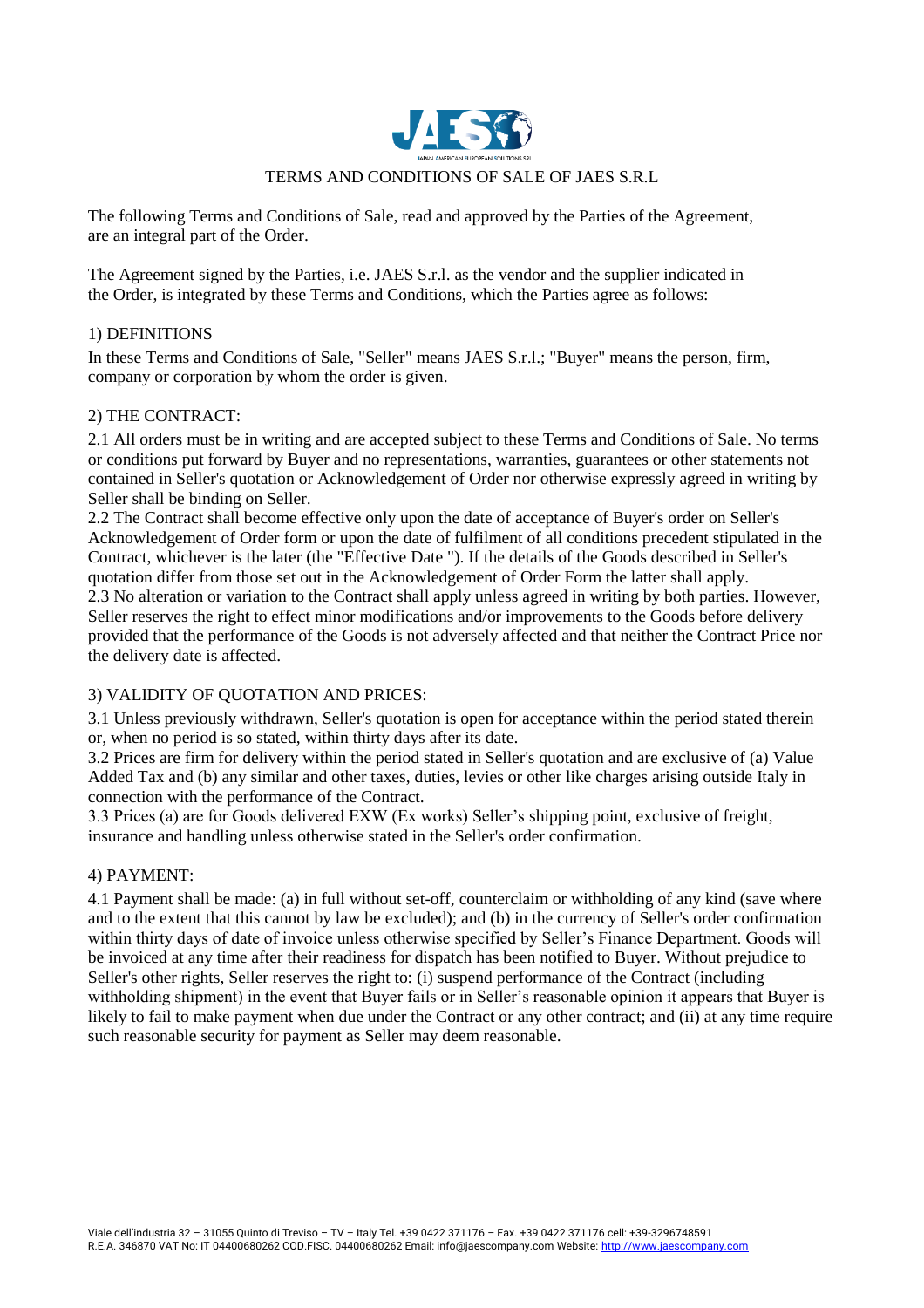

#### 5) DELIVERY PERIOD:

5.1 Delivery times are merely indicative depending on suppliers availability.

5.2 Unless otherwise stated in Seller's order confirmation, all periods stated for delivery or completion run from the Effective Date and are to be treated as estimates only not involving any contractual obligations. 5.3 During the months of August and December suppliers can get 6 or 7 weeks of paid vacation and public holidays.

5.4 If Seller is delayed in or prevented from performing any of its obligations under the Contract due to the acts or omissions of Buyer or its agents (including but not limited to failure to provide specifications and/or fully dimensioned working drawings and/or such other information as Seller reasonably requires to proceed expeditiously with its obligations under the Contract), the delivery/completion period and the Contract Price shall both be adjusted accordingly.

5.5 If delivery is delayed the order cannot be cancelled.

5.6 If delivery is delayed due to any act or omission of Buyer, or if having been notified that the Goods are ready for despatch, Buyer fails to take delivery or provide adequate shipping instructions, Seller shall be entitled to place the Goods into a suitable store at Buyer's expense. Upon placing the Goods into the store, delivery shall be deemed to be complete, risk in the Goods shall pass to Buyer and Buyer shall pay Seller accordingly.

5.7 If the order cancellation is approved by the supplier, a penalty from 25% to 50% of the order amount can be applied.

#### 6) FORCE MAJEURE:

6.1 Force Majeure of any kind, unforeseeable production, traffic or shipping disturbances, war, acts of terrorism, fire, floods, unforeseeable shortages of labor, utilities or raw materials and supplies, strikes, lockouts, acts of government, and any other hindrances beyond the control of the party obliged to perform which diminish, delay or prevent production, shipment, acceptance or use of the goods, or make it an unreasonable proposition, shall relieve the party from its obligation to supply or take delivery, as the case may be, as long as and to the extent that the hindrance prevails. If, as a result of the hindrance, supply and/or acceptance is delayed by more than eight weeks, either party shall have the right to cancel the contract. Should the Seller's suppliers fail to supply him in whole or in part , the Seller shall not be under obligation to purchase from other sources. In such cases, the Seller shall have the right to distribute the available quantities among his customers while at the same time taking into account his captive requirements.

### 7) DELIVERY, RISK & TITLE:

7.1 Unless otherwise expressly stated in the Contract, the Goods will be delivered Ex Works to the destination named in the Contract. Risk of loss of or damage to the Goods shall pass to Buyer upon delivery as aforesaid and Buyer shall be responsible for insurance of the Goods after risk has so passed. Delivery terms used in the Contract shall be defined in accordance with the latest version of Incoterms. 7.2 Title to the Goods shall pass to Buyer upon delivery in accordance with Clause 7.1.

7.3 Claims for shortfalls in quantity or for incorrect delivery shall be void if made more than 14 days after receipt by the customer.

### 8) DEFECTS AFTER DELIVERY:

8.1 Seller warrants (i) subject to the other provisions of the Contract, good title to and the unencumbered use of the Goods; (ii) that Goods manufactured by Seller and/or Seller's Affiliates shall conform with Seller's specifications therefore and be free of defects in materials and workmanship. Seller will make good by the supply of a replacement part or parts, any defects which, under proper use, care and maintenance, appear in Goods of Seller's Affiliates' manufacture and which are reported to Seller within 12 calendar months after their delivery (the "Warranty Period") and which arise solely from faulty materials or workmanship: provided always that defective items are returned to Seller at Buyer's cost carriage and insurance prepaid within the Warranty Period. Repaired or replacement items will be delivered by Seller at Seller's cost to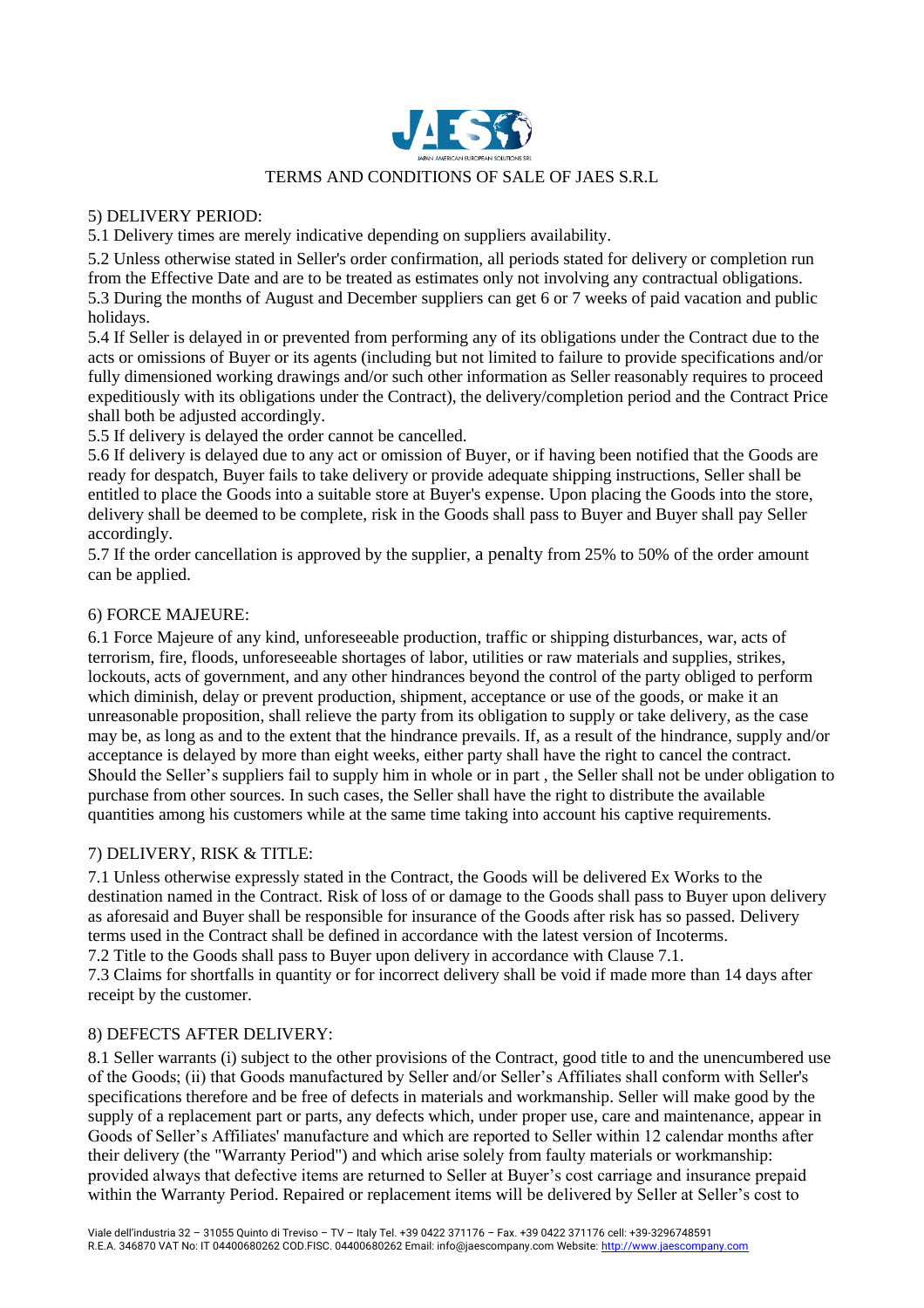

Buyer. Goods replaced in accordance with this Clause 10.1 shall be subject to the foregoing warranty for the unexpired portion of the Warranty Period or for ninety days from the date of their return to Buyer (or completion of correction in the case of Services), whichever expires the later.

8.2 Notwithstanding Clause 8.1, Seller shall not be liable for any defects caused by: fair wear and tear; materials or workmanship made, furnished or specified by Buyer; non-compliance with Seller's storage, installation, operation or environmental requirements; lack of proper maintenance; any modification or repair

not previously authorized by Seller in writing. Seller's costs incurred in investigating and rectifying such defects shall be paid by Buyer upon demand. Buyer shall at all times remain solely responsible for the adequacy and accuracy of all information supplied by it.

8.3 Subject to Clause 10.1, the foregoing constitutes Seller's sole warranty and Buyer's exclusive remedy for breach thereof. No representations, warranties or conditions of any kind, express or implied, shall apply as to satisfactory quality, merchantability, fitness for any particular purpose or any other matter with respect to any of the Goods.

# 9) PATENT, ETC. INFRINGEMENT:

9.1 Subject to the limitations set forth in Clause 10, Seller shall indemnify Buyer in the event of any claim for infringement of Letters Patent, Registered Design, Design Right, Trade Mark or Copyright ("Intellectual Property Rights") existing at the date of formation of the Contract arising from the use or sale of the Goods, against all reasonable costs and damages awarded against Buyer in any action for such infringement, or for which Buyer may become liable in any such action, provided always that Seller shall not be liable to so indemnify Buyer in the event that:(i) such infringement arises as a result of Seller having followed a design or instruction furnished or given by Buyer, or the Goods having been used in a manner or for a purpose or in a country not specified by or disclosed to Seller prior to the date of the Contract or in association or combination with any other equipment or software, or (ii) Seller has at its expense procured for Buyer the right to continue to use the Goods or has modified or replaced the Goods so that the Goods no longer infringe. (iii) Buyer has failed to give Seller the earliest possible notice in writing of any claim made or to be made or of any action threatened or brought against Buyer and/or Buyer has failed to permit Seller, at Seller's expense, to conduct and control any litigation that may ensue and all negotiations for a settlement of the claim, or (iv) Buyer has made without Seller's prior written consent any admission which is or may be prejudicial to Seller in respect of any such claim or action, or (v) the Goods have been modified without Seller's prior written authorization.

9.2 Buyer warrants that any design or instructions furnished or given by it shall not cause Seller to infringe any Intellectual Property Rights in the performance of Seller's obligations under the Contract and shall indemnify Seller against all reasonable costs and damages which Seller may incur as a result of any breach of such warranty.

# 10) LIMITATION OF LIABILITY:

Supplier's maximum aggregate liability for any and all losses, liabilities, expenses (including legal expenses), damages, claims or actions incurred under or in connection with a specific order or a particular blanket order (CALL-OFF order) issued, arising in or by virtue of breach of contract, tort (including negligence), misrepresentation, breach of statutory duty, strict liability, infringement of intellectual property rights or otherwise, shall in no circumstances exceed a sum equal to the total price of the Call -Off in question.

### 11) STATUTORY AND OTHER REGULATIONS:

11.1 If Seller's obligations under the Contract shall be increased or reduced by reason of the making or amendment after the date of Seller's quotation of any law or any order, regulation or bye-law having the force of law that shall affect the performance of Seller's obligations under the Contract, the Contract Price and delivery period shall be adjusted accordingly and/or performance of the Contract suspended or terminated, as appropriate.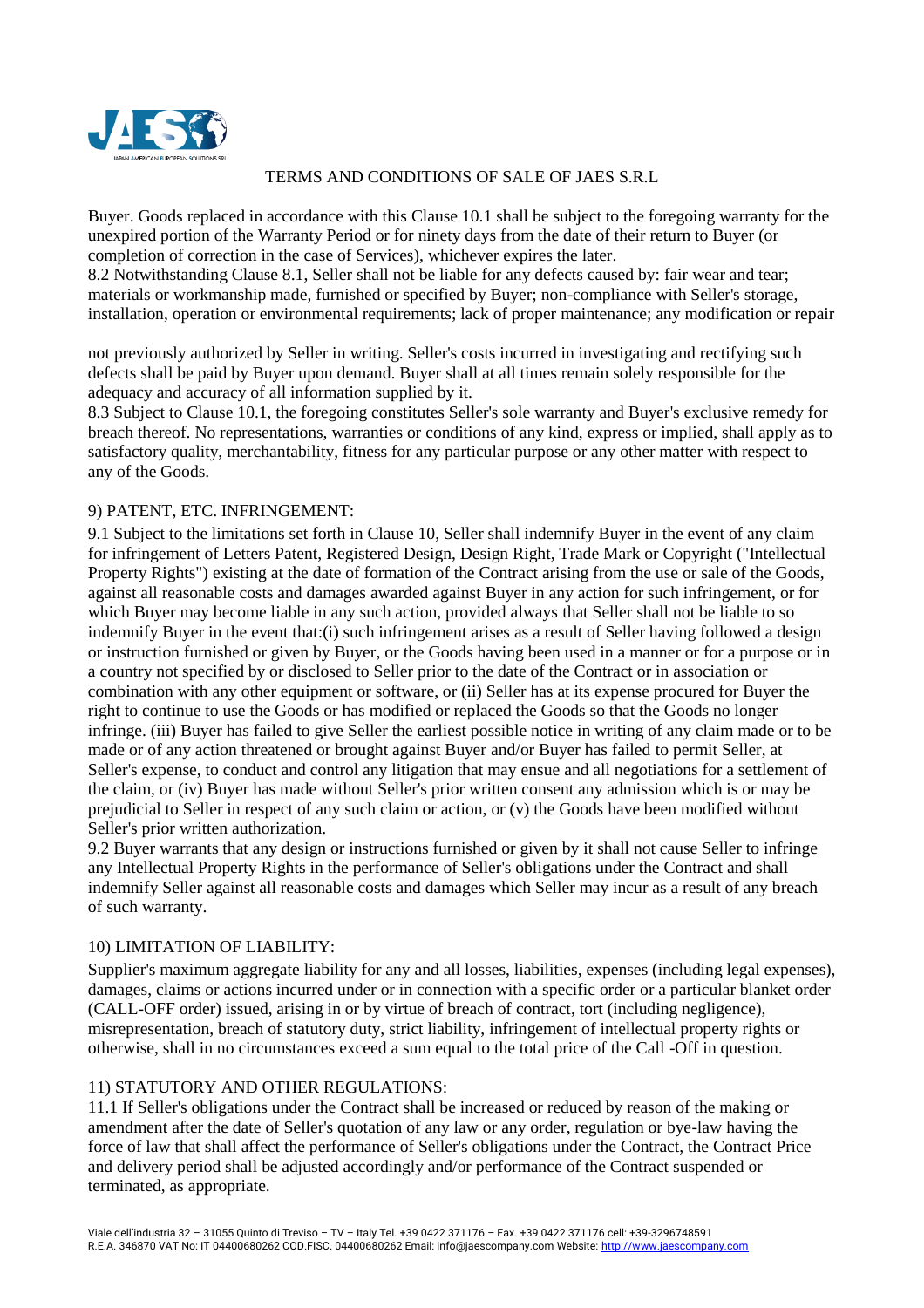

#### 12) COMPLIANCE WITH LAWS

Buyer agrees that all applicable import, export control and sanctions laws, regulations, orders and requirements, as they may be amended from time to time, including without limitation those of the United States, the European Union and the jurisdictions in which Seller and Buyer are established or from which items may be supplied, and the requirements of any licenses, authorizations, general licenses or license exceptions relating thereto will apply to its receipt and use of goods. In no event shall Buyer use, transfer, release, export or re -export any such goods in violation of such applicable laws, regulations, orders or requirements or the requirements of any licenses, authorizations or license exceptions relating thereto. Buyer agrees furthermore that it shall not engage in any activity that would expose the Seller to a risk of penalties under laws and regulations of any relevant jurisdiction prohibiting improper payments, including but not limited to bribes, to officials of any government or of any agency, instrumentality or political subdivision thereof, to political parties or political party officials or candidates for public office, or to any employee of any customer or supplier. Buyer agrees to comply with all appropriate legal, ethical and compliance requirements.

## 13) DEFAULT, INSOLVENCY AND CANCELLATION:

Seller shall be entitled, without prejudice to any other rights it may have, to cancel the Contract forthwith, wholly or partly, by notice in writing to Buyer, if (a) Buyer is in default of any of its obligations under the Contract and fails, within 30 (thirty) days of the date of Seller's notification in writing of the existence of the default, either to rectify such default if it is reasonably capable of being rectified within such period or, if the default is not reasonably capable of being rectified within such period, to take action to remedy the default or (b) on the occurrence of an Insolvency Event in relation to Buyer. "Insolvency Event" in relation to Buyer means any of the following: (i) a meeting of creditors of Buyer being held or an arrangement or composition with or for the benefit of its creditors being proposed by or in relation to Buyer; (ii) a chargeholder, receiver, administrative receiver or similar person taking possession of or being appointed over or any distress, execution or other process being levied or enforced (and not being discharged within seven days) on the whole or a material part of the assets of Buyer; (iii) Buyer ceasing to carry on business or being unable to pay its debts; (iv) Buyer or its directors or the holder of a qualifying floating charge giving notice of their intention to appoint, or making an application to the court for the appointment of , an administrator; (v) a petition being presented (and not being discharged within 28 days) or a resolution being passed or an order being made for the administration or the winding-up, bankruptcy or dissolution of Buyer; or (vi) the happening in relation to Buyer of an event analogous to any of the above in any jurisdiction in which it is incorporated or resident or in which it carries on business or has assets. Seller shall be entitled to recover from Buyer or Buyer's representative all costs and damages incurred by Seller as a result of such cancellation, including a reasonable allowance for overheads and profit (including but not limited to loss of prospective profits and overheads).